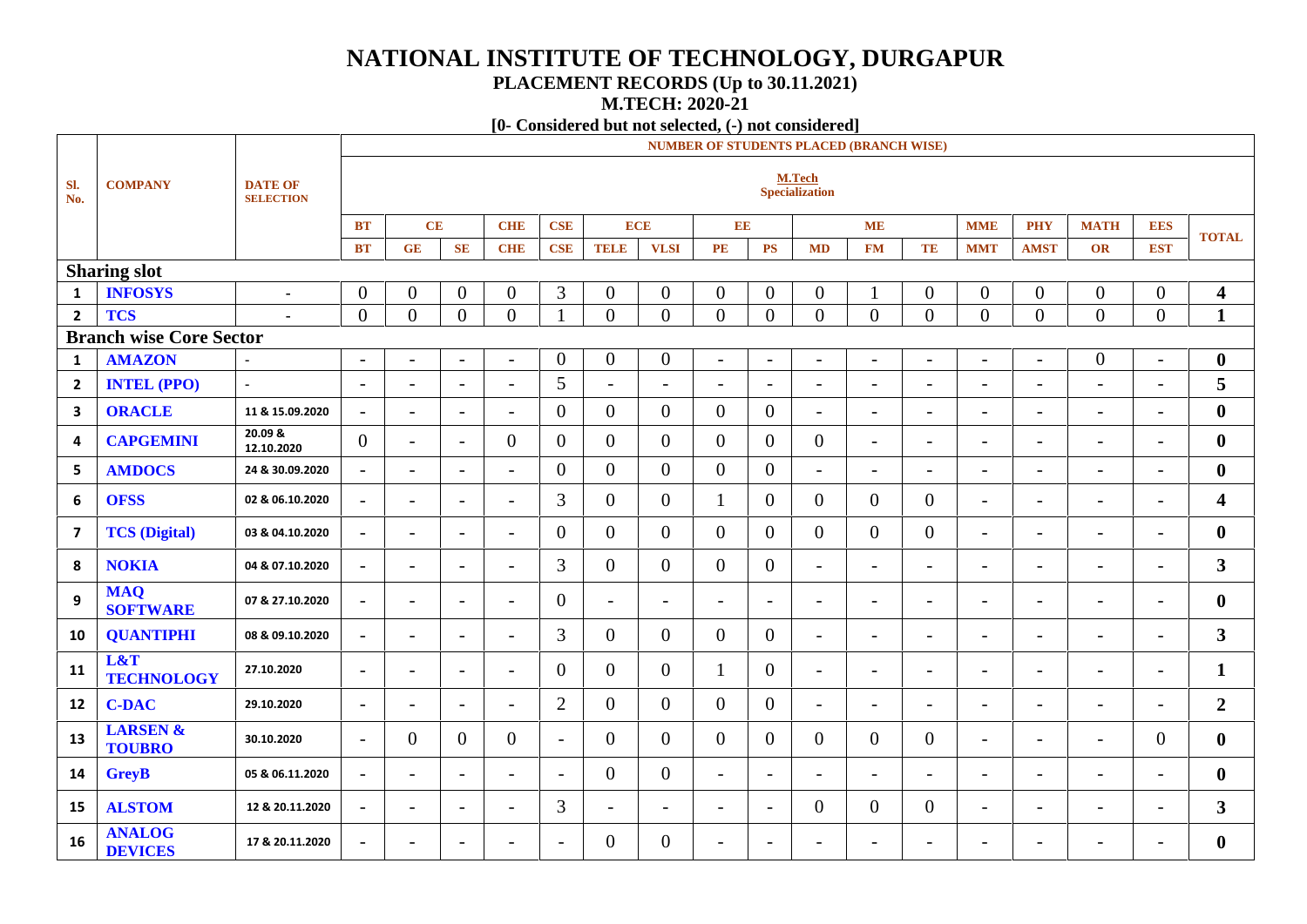|            |                                   |                                    |                          |                          |                          |                          |                          |                          |                          |                          |                          |                          | <b>NUMBER OF STUDENTS PLACED (BRANCH WISE)</b> |                          |                          |                          |                          |                          |                  |  |
|------------|-----------------------------------|------------------------------------|--------------------------|--------------------------|--------------------------|--------------------------|--------------------------|--------------------------|--------------------------|--------------------------|--------------------------|--------------------------|------------------------------------------------|--------------------------|--------------------------|--------------------------|--------------------------|--------------------------|------------------|--|
| SI.<br>No. | <b>COMPANY</b>                    | <b>DATE OF</b><br><b>SELECTION</b> |                          |                          |                          |                          |                          |                          |                          |                          |                          |                          | M.Tech<br><b>Specialization</b>                |                          |                          |                          |                          |                          |                  |  |
|            |                                   |                                    | <b>BT</b>                | CE                       |                          | <b>CHE</b>               | CSE                      | <b>ECE</b>               |                          | $\mathbf{EE}$            |                          |                          | <b>ME</b>                                      |                          | <b>MME</b>               | <b>PHY</b>               | <b>MATH</b>              | <b>EES</b>               | <b>TOTAL</b>     |  |
|            |                                   |                                    | <b>BT</b>                | <b>GE</b>                | <b>SE</b>                | <b>CHE</b>               | <b>CSE</b>               | <b>TELE</b>              | <b>VLSI</b>              | <b>PE</b>                | <b>PS</b>                | <b>MD</b>                | <b>FM</b>                                      | TE                       | <b>MMT</b>               | <b>AMST</b>              | OR                       | <b>EST</b>               |                  |  |
| 17         | <b>PWC</b>                        | 02 & 03.12.2020                    | $\sim$                   | $\sim$                   | $\overline{\phantom{a}}$ | $\sim$                   | $\boldsymbol{0}$         | $\blacksquare$           | $\overline{\phantom{a}}$ | $\overline{\phantom{a}}$ | $\overline{\phantom{a}}$ | $\overline{\phantom{a}}$ | $\overline{\phantom{a}}$                       | $\blacksquare$           | $\overline{\phantom{a}}$ | $\overline{\phantom{a}}$ | $\overline{\phantom{a}}$ | $\blacksquare$           | $\bf{0}$         |  |
| 18         | <b>JARO GROUP</b>                 | 08.12.2020                         | $\overline{0}$           | $\overline{0}$           | $\overline{0}$           | $\overline{0}$           | $\mathbf{1}$             | $\overline{0}$           | $\overline{0}$           | $\overline{0}$           | $\overline{0}$           | $\overline{0}$           | $\overline{0}$                                 | $\overline{0}$           | $\overline{0}$           | $\overline{0}$           | $\mathbf{0}$             | $\overline{0}$           | $\mathbf{1}$     |  |
| 19         | <b>AM/NS</b>                      | 10 & 11.12.2020                    | $\overline{\phantom{a}}$ | $\overline{\phantom{a}}$ | $\overline{\phantom{a}}$ | $\overline{0}$           | $\overline{0}$           | $\overline{\phantom{a}}$ | $\overline{\phantom{a}}$ | $\overline{0}$           | $\overline{0}$           | $\overline{0}$           | $\overline{0}$                                 | $\overline{0}$           | $\mathbf{0}$             | $\overline{\phantom{a}}$ | $\overline{\phantom{a}}$ | $\blacksquare$           | $\bf{0}$         |  |
| 20         | <b>RODIC</b><br><b>CONSULTANT</b> | 15.12.2020                         | $\blacksquare$           | $\boldsymbol{0}$         | $\overline{0}$           | $\blacksquare$           | $\overline{\phantom{a}}$ | $\overline{\phantom{a}}$ | $\overline{\phantom{a}}$ | $\overline{\phantom{a}}$ | $\blacksquare$           | $\overline{\phantom{a}}$ | $\overline{\phantom{a}}$                       | $\overline{\phantom{a}}$ | $\overline{\phantom{0}}$ | $\overline{\phantom{a}}$ | $\overline{\phantom{a}}$ | $\overline{\phantom{a}}$ | $\bf{0}$         |  |
| 21         | <b>PARUL</b><br><b>UNIVERSITY</b> | 17.12.2020                         | $\blacksquare$           | $\overline{\phantom{a}}$ | $\overline{\phantom{a}}$ | $\overline{\phantom{a}}$ | 3                        | $\overline{\phantom{a}}$ | $\overline{\phantom{a}}$ |                          | $\overline{\phantom{0}}$ | $\overline{\phantom{0}}$ | $\overline{\phantom{a}}$                       | $\overline{\phantom{a}}$ | $\overline{\phantom{0}}$ | $\overline{a}$           | $\overline{\phantom{a}}$ | $\overline{\phantom{0}}$ | 3 <sup>1</sup>   |  |
| 22         | <b>AAKASH</b><br><b>INSTITUTE</b> | 21.12.2020                         | $\overline{0}$           | $\boldsymbol{0}$         | $\overline{0}$           | $\overline{0}$           | $\overline{0}$           | $\overline{0}$           | $\overline{0}$           | $\overline{0}$           | $\overline{0}$           | $\overline{0}$           | $\overline{0}$                                 | $\overline{0}$           | $\overline{0}$           | $\overline{0}$           | $\theta$                 | $\overline{0}$           | $\bf{0}$         |  |
| 23         | <b>INDIAMART</b>                  | 24.12.2020                         | $\sim$                   | $\blacksquare$           | $\blacksquare$           | $\overline{\phantom{a}}$ |                          | $\overline{\phantom{a}}$ | $\overline{\phantom{a}}$ | $\overline{\phantom{a}}$ | $\equiv$                 | $\overline{\phantom{a}}$ | $\overline{\phantom{a}}$                       | $\overline{\phantom{a}}$ | $\overline{\phantom{a}}$ | $\overline{\phantom{a}}$ | $\overline{\phantom{a}}$ | $\sim$                   | $\mathbf{1}$     |  |
| 24         | <b>NICKELFOX</b>                  | 04.01.2021                         | $\blacksquare$           | $\overline{\phantom{a}}$ | $\overline{\phantom{a}}$ | $\overline{\phantom{a}}$ |                          | $\sim$                   | $\blacksquare$           | $\overline{\phantom{a}}$ | $\equiv$                 | $\overline{\phantom{a}}$ | $\overline{\phantom{a}}$                       | $\overline{\phantom{a}}$ | $\overline{\phantom{a}}$ | $\overline{\phantom{a}}$ | $\overline{\phantom{a}}$ | $\sim$                   | 1                |  |
| 25         | <b>INNOMINDS</b>                  | 07 & 12.01.2021                    | $\overline{0}$           | $\overline{0}$           | $\overline{0}$           | $\overline{0}$           | $\overline{0}$           | $\overline{0}$           | $\overline{0}$           | $\overline{0}$           | $\overline{0}$           | $\overline{0}$           | $\overline{0}$                                 | $\overline{0}$           | $\overline{0}$           | $\overline{0}$           | $\mathbf{0}$             | $\mathbf{0}$             | $\bf{0}$         |  |
| 26         | <b>ZYCUS</b>                      | 07 & 14.01.2021                    | $\overline{0}$           | $\overline{0}$           | $\overline{0}$           | $\overline{0}$           | $\overline{0}$           | $\overline{0}$           | $\overline{0}$           | $\overline{0}$           | $\mathbf{0}$             | $\mathbf{0}$             | $\overline{0}$                                 | $\overline{0}$           | $\overline{0}$           | $\overline{0}$           | $\mathbf{0}$             | $\mathbf{0}$             | $\bf{0}$         |  |
| 27         | <b>TCS</b> (Innovator)            | 09.01.2021                         | $\overline{0}$           | $\mathbf{0}$             | $\overline{0}$           | $\overline{0}$           | $\overline{2}$           | $\overline{0}$           | $\overline{0}$           | $\overline{0}$           | $\overline{0}$           | $\mathbf{0}$             | $\overline{0}$                                 | $\overline{0}$           | $\overline{0}$           | $\overline{0}$           | $\overline{0}$           | $\overline{0}$           | $\boldsymbol{2}$ |  |
| 28         | <b>NAVYUG</b>                     | 12.01.2021                         | $\sim$                   | $\overline{\phantom{a}}$ | $\sim$                   | $\overline{\phantom{a}}$ | $\overline{0}$           | $\sim$                   | $\overline{\phantom{a}}$ | $\overline{\phantom{a}}$ | $\overline{\phantom{a}}$ | $\overline{\phantom{a}}$ | $\overline{\phantom{a}}$                       | $\overline{\phantom{a}}$ | $\overline{\phantom{0}}$ | $\overline{\phantom{0}}$ | $\overline{\phantom{a}}$ | $\overline{\phantom{a}}$ | $\bf{0}$         |  |
| 29         | 314e<br><b>CORPORATION</b>        | 21.01.2021                         | $\sim$                   | $\overline{\phantom{a}}$ | $\equiv$                 | $\overline{\phantom{a}}$ | $\overline{0}$           | $\sim$                   | $\overline{\phantom{a}}$ | $\overline{\phantom{a}}$ | $\overline{\phantom{0}}$ | $\overline{\phantom{a}}$ | $\overline{\phantom{a}}$                       | $\overline{\phantom{a}}$ | $\overline{\phantom{0}}$ | $\overline{\phantom{0}}$ | $\overline{\phantom{a}}$ | $\overline{\phantom{a}}$ | $\bf{0}$         |  |
| 30         | <b>DELOITTE</b>                   | 02 & 05.02.2021                    | $\overline{\phantom{a}}$ | $\overline{\phantom{a}}$ | $\overline{\phantom{a}}$ | $\overline{\phantom{0}}$ |                          | $\overline{\phantom{a}}$ | $\overline{\phantom{a}}$ | $\overline{a}$           | $\overline{\phantom{a}}$ | $\overline{a}$           | $\overline{\phantom{a}}$                       | $\overline{\phantom{a}}$ | $\overline{\phantom{0}}$ | $\overline{a}$           | $\overline{\phantom{a}}$ | $\overline{\phantom{a}}$ | $\mathbf{1}$     |  |
| 31         | <b>GOCOMET</b>                    | 26.02.2021                         | $\sim$                   | $\overline{\phantom{a}}$ | $\overline{\phantom{a}}$ | $\overline{\phantom{a}}$ | $\overline{0}$           | $\sim$                   | $\overline{\phantom{a}}$ | $\overline{\phantom{a}}$ | $\overline{\phantom{a}}$ | $\overline{\phantom{a}}$ | $\overline{\phantom{a}}$                       | $\overline{\phantom{a}}$ | $\overline{\phantom{a}}$ | $\overline{\phantom{0}}$ | $\overline{\phantom{a}}$ | $\overline{\phantom{a}}$ | $\bf{0}$         |  |
| 32         | <b>DANIELI</b>                    | 09 & 10.03.2021                    | $\blacksquare$           | $\overline{\phantom{a}}$ | $\equiv$                 | $\overline{\phantom{a}}$ | $\overline{\phantom{a}}$ | $\mathbf{0}$             | $\overline{\phantom{a}}$ | 3                        | $\overline{0}$           | $\overline{\phantom{a}}$ | $\overline{\phantom{a}}$                       | $\overline{\phantom{a}}$ | $\mathbf{0}$             | $\overline{\phantom{a}}$ | $\overline{\phantom{a}}$ | $\overline{\phantom{a}}$ | 3 <sup>1</sup>   |  |
| 33         | <b>PHARMAACE</b>                  | 20 & 25.03.2021                    | $\overline{0}$           | $\overline{\phantom{a}}$ | $\sim$                   | $\overline{0}$           | $\blacksquare$           | $\overline{\phantom{a}}$ | $\overline{\phantom{a}}$ | $\overline{\phantom{a}}$ | $\overline{\phantom{a}}$ | $\overline{\phantom{a}}$ | $\overline{\phantom{a}}$                       | $\overline{\phantom{a}}$ | $\overline{\phantom{0}}$ | $\overline{\phantom{a}}$ | $\overline{\phantom{a}}$ | $\overline{\phantom{a}}$ | $\bf{0}$         |  |
| 34         | <b>UOLO</b>                       | 22 & 30.03.2021                    | $\overline{0}$           | $\boldsymbol{0}$         | $\overline{0}$           | $\overline{0}$           | $\mathbf{0}$             | $\overline{0}$           | $\overline{0}$           | $\overline{0}$           | $\overline{0}$           | $\mathbf{0}$             | 0                                              | $\overline{0}$           | $\overline{0}$           | $\overline{0}$           | $\overline{0}$           | $\overline{0}$           | $\bf{0}$         |  |
| 35         | <b>VIKRAM</b><br><b>SOLAR</b>     | 08.04.2021                         | $\blacksquare$           | $\overline{\phantom{a}}$ | $\overline{\phantom{a}}$ | $\overline{\phantom{a}}$ | $\blacksquare$           | $\overline{\phantom{a}}$ | $\overline{\phantom{a}}$ | $\overline{0}$           | $\mathbf{0}$             | $\overline{0}$           | $\overline{0}$                                 | $\overline{\phantom{a}}$ | $\overline{\phantom{a}}$ | $\overline{\phantom{a}}$ | $\overline{\phantom{a}}$ | $\overline{0}$           | $\boldsymbol{0}$ |  |
| 36         | <b>CLEARTRAIL</b>                 | 10 & 14.04.2021                    | $\overline{\phantom{a}}$ | $\blacksquare$           | $\sim$                   | $\overline{\phantom{a}}$ | $\overline{0}$           | $\overline{0}$           | $\overline{\phantom{a}}$ | $\overline{\phantom{a}}$ | $\overline{\phantom{a}}$ | $\overline{\phantom{a}}$ | $\blacksquare$                                 | $\overline{\phantom{a}}$ | $\overline{\phantom{a}}$ | $\blacksquare$           | $\overline{\phantom{a}}$ | $\overline{\phantom{a}}$ | $\bf{0}$         |  |
| 37         | <b>SIEMENS</b><br><b>GAMESA</b>   | 14.04.2021                         | $\blacksquare$           | $\blacksquare$           | $\blacksquare$           | $\overline{\phantom{a}}$ | $\overline{2}$           | $\sim$                   | $\blacksquare$           | $\blacksquare$           | $\equiv$                 | $\overline{\phantom{a}}$ | $\blacksquare$                                 | $\blacksquare$           | $\overline{\phantom{a}}$ | $\blacksquare$           | $\overline{\phantom{a}}$ | $\blacksquare$           | $\overline{2}$   |  |
| 38         | <b>QUALCOMM</b>                   | 08.05.2021                         | $\overline{\phantom{a}}$ | $\overline{\phantom{a}}$ | $\overline{\phantom{a}}$ | $\overline{\phantom{a}}$ | $\overline{2}$           | $\overline{0}$           | $\overline{0}$           | $\overline{0}$           | $\overline{0}$           | $\overline{\phantom{a}}$ | $\overline{\phantom{a}}$                       | $\overline{\phantom{a}}$ | $\overline{\phantom{a}}$ | $\overline{\phantom{a}}$ | $\overline{\phantom{a}}$ | $\overline{\phantom{a}}$ | $\boldsymbol{2}$ |  |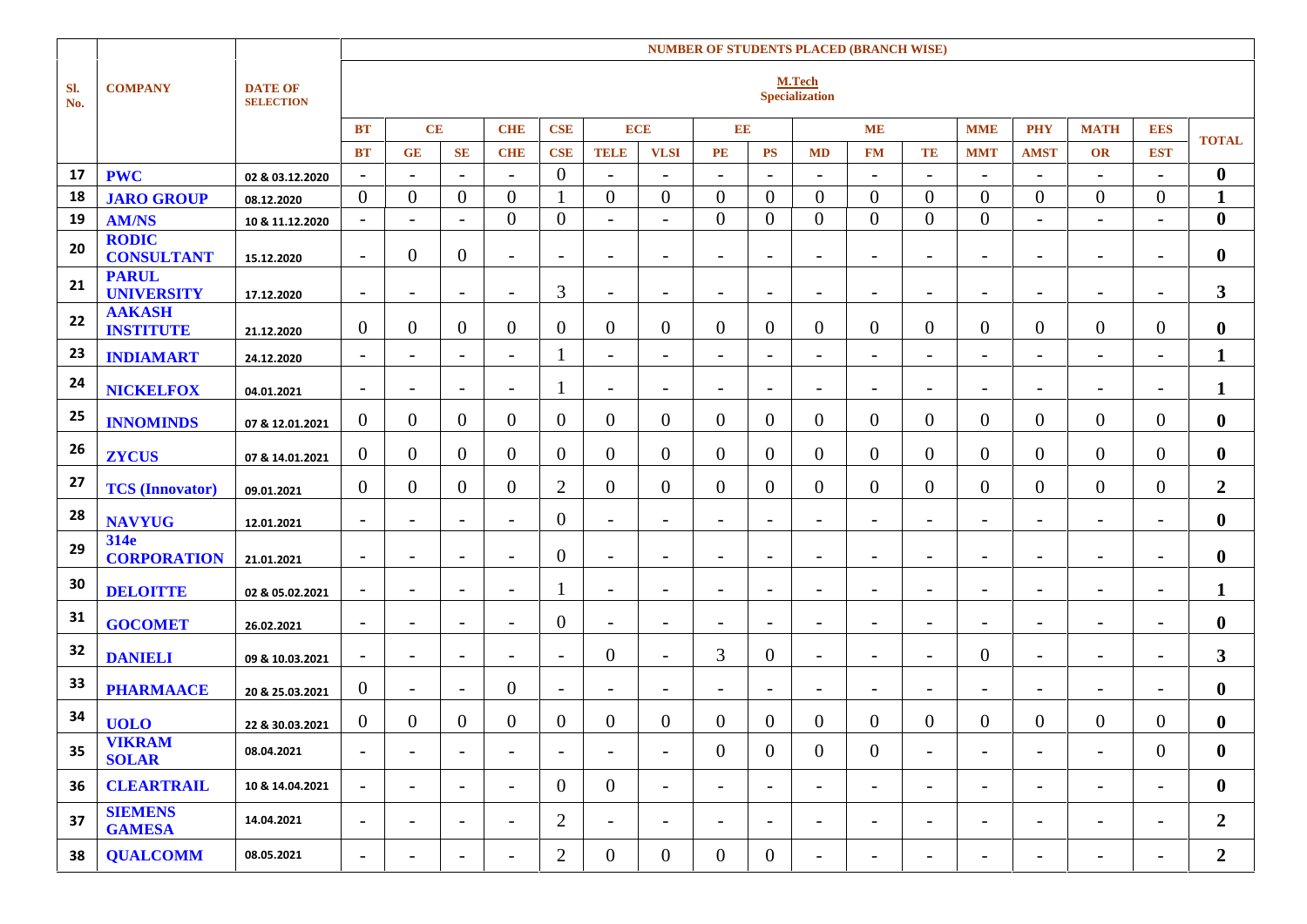|            |                                       |                                    |                          | <b>NUMBER OF STUDENTS PLACED (BRANCH WISE)</b> |                          |                          |                          |                          |                          |                          |                          |                          |                          |                          |                          |                          |                          |                          |                  |
|------------|---------------------------------------|------------------------------------|--------------------------|------------------------------------------------|--------------------------|--------------------------|--------------------------|--------------------------|--------------------------|--------------------------|--------------------------|--------------------------|--------------------------|--------------------------|--------------------------|--------------------------|--------------------------|--------------------------|------------------|
| SI.<br>No. | <b>COMPANY</b>                        | <b>DATE OF</b><br><b>SELECTION</b> |                          |                                                |                          |                          |                          |                          |                          |                          |                          | M.Tech<br>Specialization |                          |                          |                          |                          |                          |                          |                  |
|            |                                       |                                    | <b>BT</b>                | CE                                             |                          | <b>CHE</b>               | <b>CSE</b>               |                          | <b>ECE</b>               | EE                       |                          |                          | <b>ME</b>                |                          | <b>MME</b>               | <b>PHY</b>               | <b>MATH</b>              | <b>EES</b>               | <b>TOTAL</b>     |
|            |                                       |                                    | <b>BT</b>                | <b>GE</b>                                      | <b>SE</b>                | <b>CHE</b>               | <b>CSE</b>               | <b>TELE</b>              | <b>VLSI</b>              | PE                       | <b>PS</b>                | <b>MD</b>                | <b>FM</b>                | TE                       | <b>MMT</b>               | <b>AMST</b>              | <b>OR</b>                | <b>EST</b>               |                  |
| 39         | <b>SAMSUNG R&amp;D</b>                | 09.05.2021                         | $\sim$                   | $\overline{\phantom{a}}$                       | $\overline{\phantom{a}}$ | $\overline{\phantom{0}}$ | $\Omega$                 | $\overline{0}$           | $\overline{0}$           | $\mathbf{0}$             | $\overline{0}$           | $\overline{\phantom{0}}$ | $\sim$                   | $\overline{\phantom{a}}$ | $\overline{\phantom{0}}$ | $\overline{\phantom{a}}$ | $\overline{\phantom{0}}$ | $\overline{\phantom{a}}$ | $\bf{0}$         |
| 40         | <b>DOLCERA</b>                        | 01.06.2021                         | $\sim$                   | $\overline{\phantom{a}}$                       | $\overline{\phantom{a}}$ | $\overline{\phantom{0}}$ | $\overline{\phantom{a}}$ | $\overline{0}$           | $\overline{0}$           | $\overline{\phantom{a}}$ | $\overline{\phantom{a}}$ | $\overline{\phantom{a}}$ | $\blacksquare$           | $\overline{a}$           | $\overline{\phantom{a}}$ | $\overline{\phantom{a}}$ | $\overline{\phantom{0}}$ | $\overline{\phantom{a}}$ | $\boldsymbol{0}$ |
| 41         | <b>S.R. PATEL</b>                     | 02.06.2021                         | $\sim$                   | $\overline{0}$                                 | $\overline{0}$           | $\overline{\phantom{0}}$ |                          | $\overline{0}$           | $\overline{0}$           | $\overline{\phantom{a}}$ | $\sim$                   | $\overline{0}$           | $\overline{0}$           | $\overline{0}$           | $\overline{\phantom{0}}$ | $\overline{\phantom{a}}$ | $\overline{\phantom{a}}$ | $\overline{\phantom{a}}$ | $\mathbf{1}$     |
| 42         | <b>SIEMENS</b><br><b>HEALTHINEERS</b> | 17.06.2021                         | $\overline{\phantom{a}}$ | $\overline{\phantom{a}}$                       | $\overline{\phantom{a}}$ | $\overline{\phantom{0}}$ | $\Omega$                 | $\overline{0}$           | $\overline{0}$           | $\overline{0}$           | $\overline{0}$           | $\sim$                   | $\overline{\phantom{0}}$ | $\overline{\phantom{a}}$ | $\overline{\phantom{0}}$ | $\overline{\phantom{a}}$ | -                        | $\overline{\phantom{a}}$ | $\bf{0}$         |
| 43         | <b>BYJU'S</b>                         | 18 & 29.06.2021                    | $\overline{0}$           | 0                                              | $\Omega$                 | $\overline{0}$           | $\Omega$                 | $\Omega$                 | $\overline{0}$           | $\overline{0}$           | $\overline{0}$           | $\overline{0}$           | $\overline{0}$           | $\overline{0}$           | $\Omega$                 | $\overline{0}$           | $\overline{0}$           | $\overline{0}$           | $\mathbf{0}$     |
| 44         | <b>AMD</b>                            | 28.06.2021                         | $\overline{\phantom{a}}$ | $\overline{\phantom{0}}$                       | $\overline{\phantom{a}}$ | $\blacksquare$           | $\Omega$                 | $\boldsymbol{0}$         | $\overline{2}$           | $\overline{\phantom{a}}$ | $\overline{\phantom{a}}$ | $\overline{\phantom{a}}$ | $\overline{\phantom{a}}$ | $\overline{\phantom{a}}$ | $\overline{\phantom{a}}$ | $\overline{\phantom{a}}$ | -                        | $\overline{a}$           | $\overline{2}$   |
| 45         | <b>C-DOT</b>                          | 14 & 15.07.2021                    | $\sim$                   | $-$                                            | $\overline{\phantom{a}}$ | $\blacksquare$           | $\overline{2}$           | $\overline{\phantom{0}}$ | $\overline{\phantom{a}}$ | $\overline{\phantom{a}}$ | $\overline{\phantom{a}}$ | $\sim$                   | $\overline{\phantom{0}}$ | $-$                      | $\overline{\phantom{0}}$ | $\overline{\phantom{a}}$ | $\overline{\phantom{a}}$ | $\overline{\phantom{a}}$ | $\overline{2}$   |
| 46         | <b>TOSHIBA</b>                        | 16.07.2021                         | $\overline{\phantom{a}}$ | $\overline{\phantom{a}}$                       | $\overline{\phantom{a}}$ | $\overline{\phantom{0}}$ | $\Omega$                 | $\overline{0}$           | $\overline{0}$           | $\overline{\phantom{a}}$ | $\blacksquare$           | $\overline{\phantom{a}}$ | $\overline{\phantom{a}}$ | $\overline{\phantom{a}}$ | $\overline{\phantom{a}}$ | $\overline{\phantom{a}}$ | $\overline{\phantom{0}}$ | $\overline{\phantom{a}}$ | $\bf{0}$         |
| 47         | <b>KWIKPIC</b>                        | 13.06.2021                         | $\overline{\phantom{a}}$ | $\overline{\phantom{0}}$                       | $\overline{\phantom{a}}$ | $\overline{\phantom{0}}$ | $\perp$                  | $\overline{\phantom{0}}$ | $\overline{\phantom{a}}$ | $\overline{\phantom{a}}$ | $\overline{\phantom{a}}$ | $\overline{\phantom{a}}$ | $\overline{\phantom{a}}$ | $\overline{\phantom{0}}$ | $\overline{\phantom{a}}$ | $\overline{\phantom{a}}$ | $\overline{\phantom{0}}$ | $\overline{\phantom{a}}$ | 1                |
| 48         | <b>VEDANTU</b>                        | 18.05.2021                         | $\overline{0}$           | $\overline{0}$                                 |                          | $\Omega$                 | $\Omega$                 | $\theta$                 | $\overline{0}$           | $\overline{0}$           | $\mathbf{1}$             | $\overline{0}$           | $\overline{0}$           | $\Omega$                 | $\overline{0}$           | $\mathbf{0}$             | $\overline{0}$           | $\overline{0}$           | $\overline{2}$   |
| 49         | <b>PROFINCH</b>                       | 06 & 11.08.2021                    | $\overline{\phantom{a}}$ | $\overline{\phantom{a}}$                       | $\overline{\phantom{a}}$ | $\overline{\phantom{0}}$ |                          | $-$                      | $\overline{\phantom{a}}$ | $\overline{\phantom{a}}$ | $\overline{\phantom{a}}$ | $\overline{\phantom{a}}$ | $\overline{\phantom{a}}$ | $\overline{\phantom{0}}$ | $\overline{\phantom{0}}$ | $\blacksquare$           | $\overline{\phantom{0}}$ | $\overline{\phantom{a}}$ | 1                |
| 50         | <b>TOPPR</b>                          | 12.08.2021                         | $\overline{0}$           | 0                                              | $\Omega$                 | $\Omega$                 | $\overline{\phantom{a}}$ | $\overline{\phantom{a}}$ | $\overline{\phantom{a}}$ | $\theta$                 | $\overline{0}$           | $\overline{0}$           | $\overline{0}$           | $\theta$                 | $\Omega$                 | $\mathbf{0}$             | $\overline{0}$           | $\overline{\phantom{a}}$ | $\bf{0}$         |
|            | <b>Strength</b>                       |                                    | 11                       | 15                                             | 18                       | 4                        | 65                       | 14                       | 17                       | 14                       | 17                       | 15                       | 12                       | 15                       | 4                        | 5                        | 12                       | 11                       | 249              |
|            | <b>Total Placed</b>                   |                                    | $\bf{0}$                 | $\bf{0}$                                       |                          | $\bf{0}$                 | 38                       | $\bf{0}$                 | $\overline{2}$           | 5                        | $\mathbf{1}$             | $\boldsymbol{0}$         | $\mathbf{1}$             | $\mathbf 0$              | $\boldsymbol{0}$         | $\boldsymbol{0}$         | $\boldsymbol{0}$         | $\boldsymbol{0}$         | 48               |
|            | <b>Total Job Offered</b>              |                                    | $\boldsymbol{0}$         | 0                                              |                          | $\bf{0}$                 | 41                       | $\bf{0}$                 | $\overline{2}$           | 5                        | 1                        | $\boldsymbol{0}$         | 1                        | $\boldsymbol{0}$         | 0                        | $\boldsymbol{0}$         | $\bf{0}$                 | $\bf{0}$                 | 51               |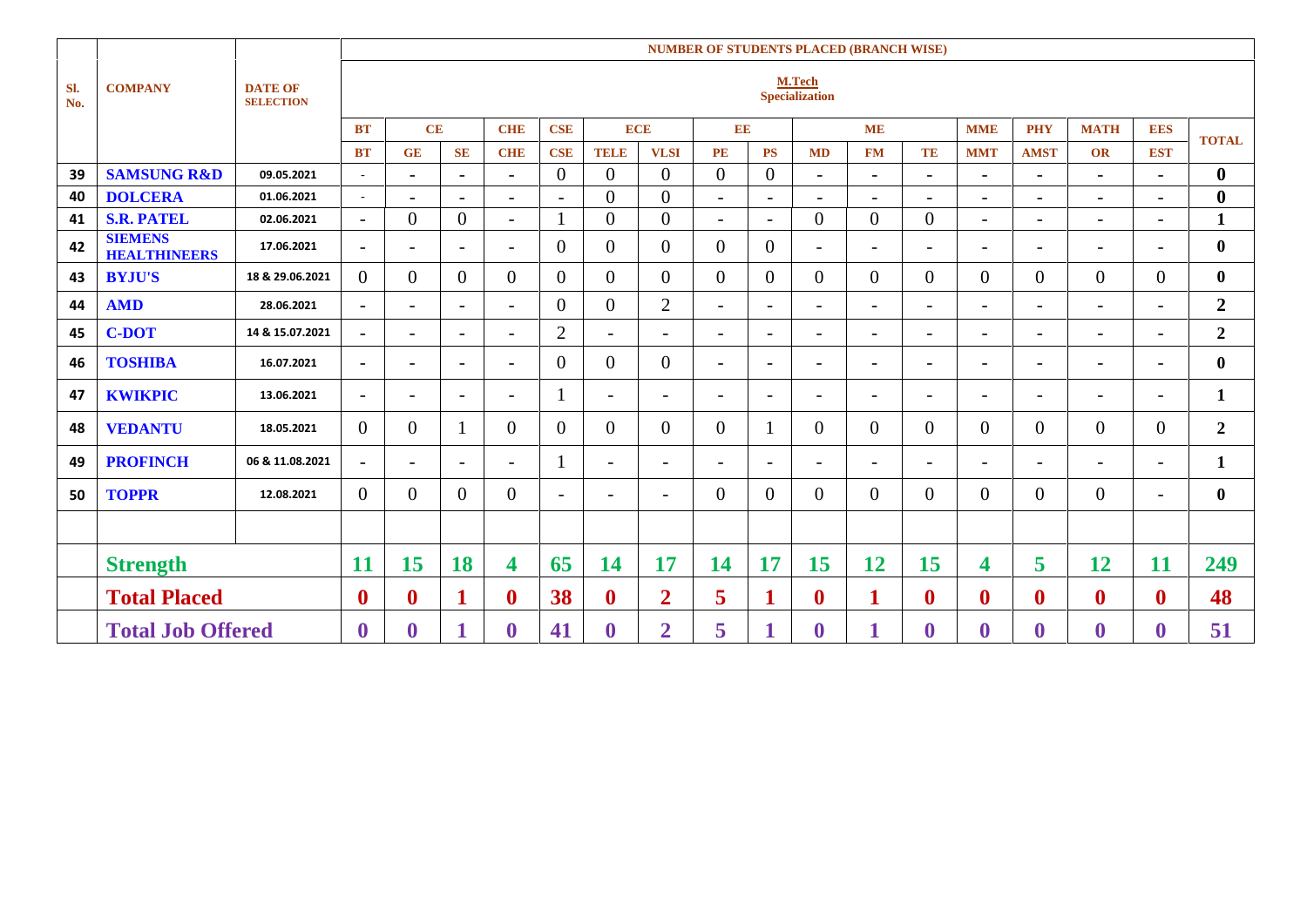### **NATIONAL INSTITUTE OF TECHNOLOGY, DURGAPUR PLACEMENT RECORDS (Up to 30.11.2021) MCA: 2020-21**

#### **[0- Considered but not selected]**

| Sl. No.                 | <b>COMPANY</b>       | <b>DATE OF SELECTION</b> | <b>NUMBER OF STUDENTS PLACED</b> |
|-------------------------|----------------------|--------------------------|----------------------------------|
| $\mathbf{1}$            | <b>TCS(Mass)</b>     |                          | 1                                |
| $\overline{2}$          | <b>AVALARA</b>       | 16 & 18.09.2020          | $\boldsymbol{0}$                 |
| $\mathbf{3}$            | <b>J.P. MORGAN</b>   | 17.08.2020               | $\mathbf{1}$                     |
| $\overline{\mathbf{4}}$ | <b>AMDOCS</b>        | 24 & 30.09.2020          | $\overline{\mathbf{3}}$          |
| 5                       | <b>OFSS</b>          | 02 & 06.10.2020          | $\boldsymbol{0}$                 |
| 6                       | <b>TCS</b> (Digital) | 03 & 04.10.2020          | $\overline{\mathbf{3}}$          |
| 7                       | <b>MAQ SOFTWARE</b>  | 07 & 27.10.2020          | $\mathbf{1}$                     |
| 8                       | <b>QUANTIPHI</b>     | 08 & 09.10.2020          | $\boldsymbol{0}$                 |
| 9                       | <b>RTDS</b>          | 26.11.2020               | $\boldsymbol{0}$                 |
| 10                      | <b>COMVIVA</b>       | 01 & 07.12.2020          | $\overline{\mathbf{3}}$          |
| 11                      | <b>JARO GROUP</b>    | 08.12.2020               | $\boldsymbol{0}$                 |
| 12                      | <b>NICKELFOX</b>     | 04.01.2021               | $\overline{\mathbf{3}}$          |
| 13                      | <b>INNOMINDS</b>     | 07 & 12.01.2021          | $\boldsymbol{0}$                 |
| 14                      | <b>NAVYUG</b>        | 12.01.2021               | $\boldsymbol{0}$                 |
| 15                      | <b>GRIFEO</b>        | 31.01.2021               | $\boldsymbol{0}$                 |
| 16                      | <b>DELOITTE</b>      | 02 & 05.02.2021          | $\bf{0}$                         |
| 17                      | <b>HSBC</b>          | 08.02.2021               | $\mathbf{1}$                     |
| 18                      | <b>REBELFOODS</b>    | 05 & 06.03.2021          | $\boldsymbol{0}$                 |
| 19                      | <b>UOLO</b>          | 22 & 30.03.2021          | $\boldsymbol{0}$                 |
| 20                      | <b>CLEARTRAIL</b>    | 10 & 14.04.2021          | $\boldsymbol{0}$                 |
| 21                      | <b>MPHASIS</b>       | 15 & 29.04.2021          | $\mathbf{1}$                     |
| 22                      | <b>JIO PLATFORMS</b> | 21 & 26.04.2021          | $\boldsymbol{0}$                 |
| 23                      | <b>HDFC</b>          |                          | $\mathbf{1}$                     |
| 24                      | <b>BYJU'S</b>        | 18 & 29.06.2021          | $\boldsymbol{0}$                 |
| 25                      | <b>MPS LIMITED</b>   | 08 & 14.07.2021          | $\boldsymbol{0}$                 |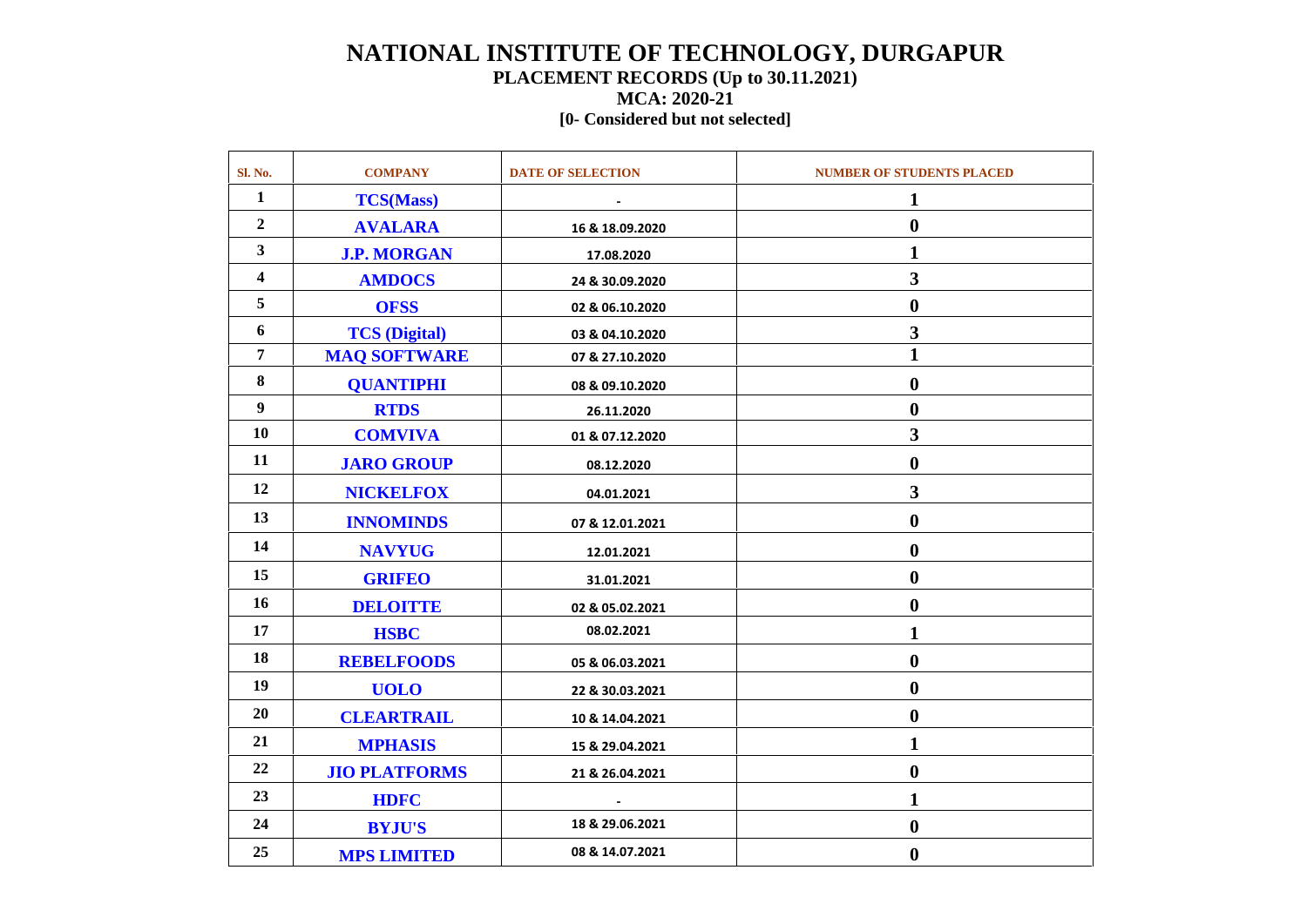| <b>Sl. No.</b> | <b>COMPANY</b>           | <b>DATE OF SELECTION</b> | <b>NUMBER OF STUDENTS PLACED</b> |
|----------------|--------------------------|--------------------------|----------------------------------|
| 26             | <b>VEDANTU</b>           | 18.05.2021               |                                  |
| 27             | <b>KWIKPIC</b>           | 13.06.2021               |                                  |
| 28             | <b>PROFINCH</b>          | 06 & 11.08.2021          |                                  |
|                |                          |                          |                                  |
|                | <b>Eligible Students</b> |                          | <b>26</b>                        |
|                | <b>Total Placed</b>      |                          | 17                               |
|                | <b>Total Job Offered</b> |                          | 18                               |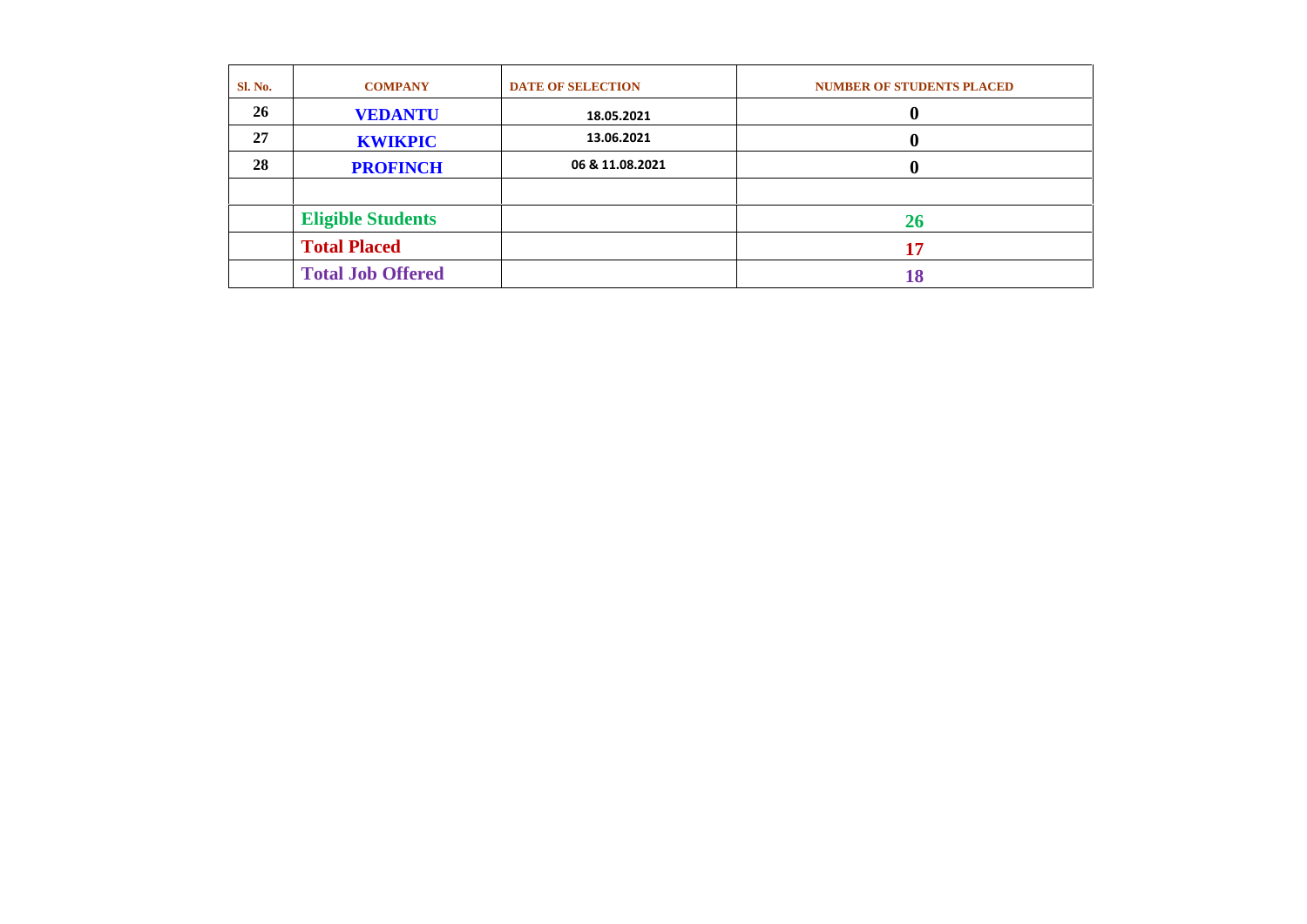### **NATIONAL INSTITUTE OF TECHNOLOGY, DURGAPUR PLACEMENT RECORDS (Up to 30.11.2021) MBA: 2020-21**

#### **[0- Considered but not selected]**

| <b>Sl. No.</b> | <b>COMPANY</b>           | <b>DATE OF SELECTION</b> | <b>NUMBER OF STUDENTS PLACED</b> |
|----------------|--------------------------|--------------------------|----------------------------------|
| 1              | <b>PINNACLE</b>          | 29.01.2021               |                                  |
| 2              | <b>GRIFEO</b>            | 31.01.2021               | 5                                |
| 3              | <b>INDUS NET</b>         | 22.04.2021               | 0                                |
| 4              | <b>GLENMARK</b>          |                          | 0                                |
| 5              | <b>FEDERAL BANK</b>      |                          |                                  |
| 6              | <b>BYJU'S</b>            | 18 & 29.06.2021          |                                  |
| 7              | <b>VEDANTU</b>           | 18.05.2021               |                                  |
| 8              | <b>INTERRA SYSTEMS</b>   | 29.07.2021               |                                  |
|                | <b>Eligible Students</b> |                          | 18                               |
|                | <b>Total Placed</b>      |                          | 07                               |
|                | <b>Total Job Offered</b> |                          | 08                               |